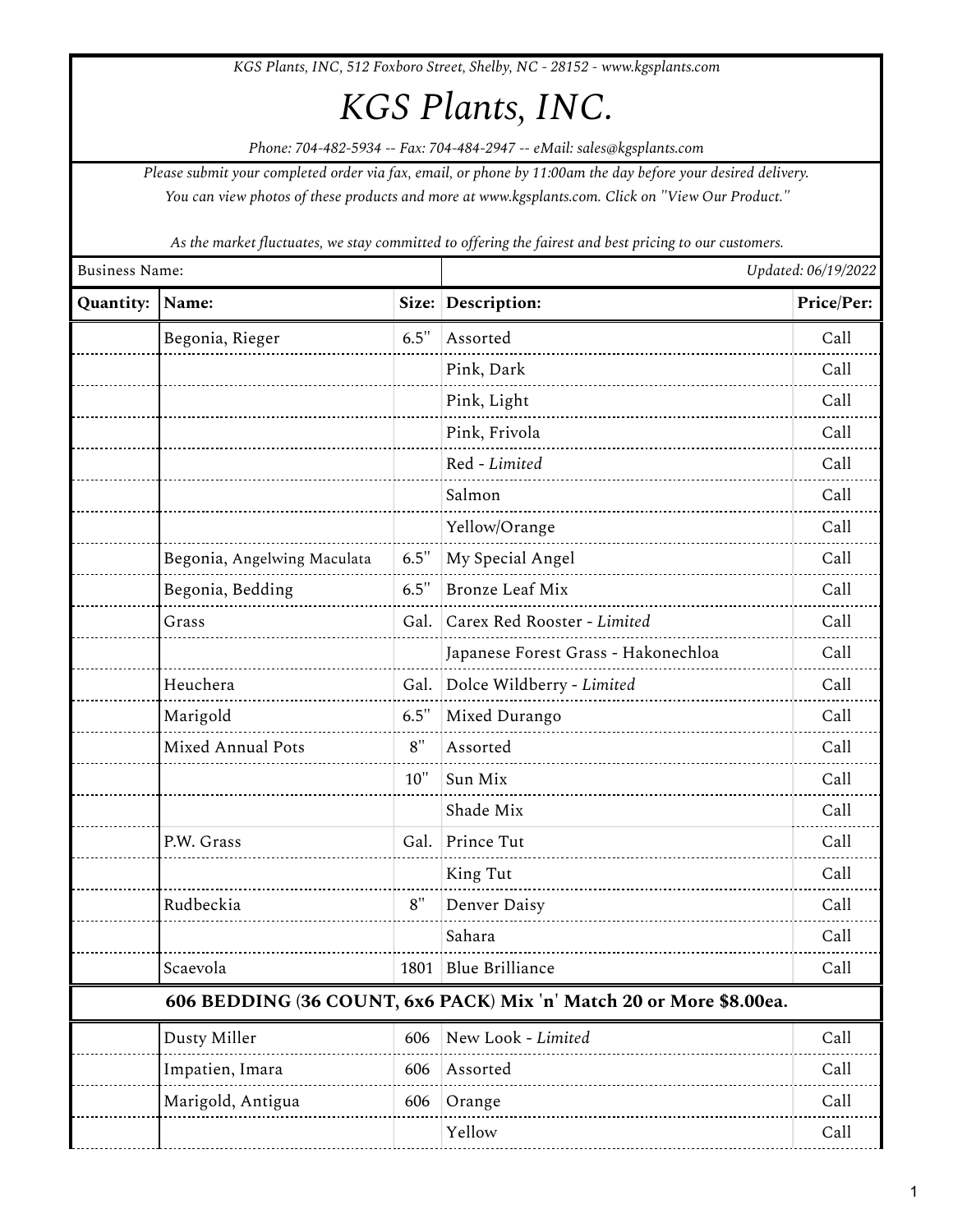|                                                    |      | Yellow/Orange Mix | Call |  |  |  |  |
|----------------------------------------------------|------|-------------------|------|--|--|--|--|
| Portulaca, Happy Trails                            | 606  | Assorted          | Call |  |  |  |  |
| Mediterranean, Vinca                               | 606  | Mix               | Call |  |  |  |  |
|                                                    |      | Red               | Call |  |  |  |  |
|                                                    |      | White             | Call |  |  |  |  |
| Vinca, Titan                                       | 606  | Apricot           | Call |  |  |  |  |
|                                                    |      | Icy Pink          | Call |  |  |  |  |
|                                                    |      | Lilac             | Call |  |  |  |  |
|                                                    |      | Mix               | Call |  |  |  |  |
|                                                    |      | Polka-Dot         | Call |  |  |  |  |
|                                                    |      | Pure White        | Call |  |  |  |  |
|                                                    |      | Red               | Call |  |  |  |  |
|                                                    |      | Rose              | Call |  |  |  |  |
| 606 VEGETABLES (36 COUNT, 6x6 PACK)                |      |                   |      |  |  |  |  |
| Tomato                                             | 606  | Cherokee Carbon   | Call |  |  |  |  |
|                                                    |      | Cherokee Purple   | Call |  |  |  |  |
|                                                    |      | German Johnson    | Call |  |  |  |  |
| 4.5" SHUTTLES (10 PACK) - BUY 20 OR MORE \$15 EACH |      |                   |      |  |  |  |  |
| Asparagus Fern                                     | 4.5" |                   | Call |  |  |  |  |
| Angelonia, Archangel                               | 4.5" | Purple            | Call |  |  |  |  |
|                                                    |      | Raspberry         | Call |  |  |  |  |
|                                                    |      | White             | Call |  |  |  |  |
| Calibrachoa                                        | 4.5  | Diva Orange       | Call |  |  |  |  |
|                                                    |      | Hot Pink          | Call |  |  |  |  |
|                                                    |      | Purple            | Call |  |  |  |  |
|                                                    |      | White             | Call |  |  |  |  |
| Coleus                                             | 4.5" | Campfire          | Call |  |  |  |  |
|                                                    |      | Redhead           | Call |  |  |  |  |
| Cuphea                                             | 4.5" | Allison Heather   | Call |  |  |  |  |
| Impatiens, Big Bounce                              | 4.5" | Violet            | Call |  |  |  |  |
| Ipomoea                                            | 4.5" | Blackie           | Call |  |  |  |  |
|                                                    |      | Limelight         | Call |  |  |  |  |
|                                                    |      | Margueritte       | Call |  |  |  |  |
|                                                    |      | Verdino           | Call |  |  |  |  |
|                                                    |      |                   |      |  |  |  |  |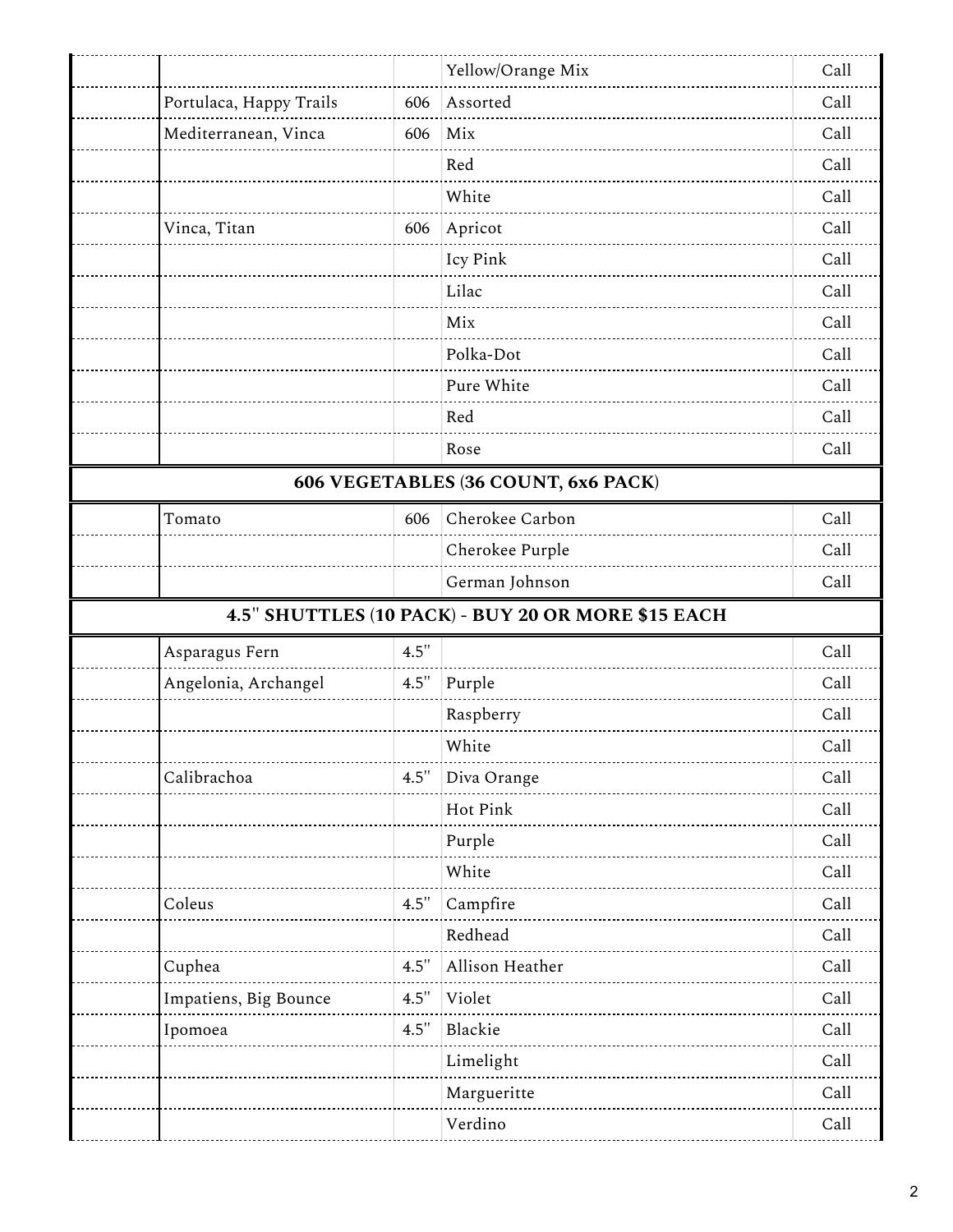| Lantana, Little Lucky     | 4.5"  | Lemon Creme                   | Call |
|---------------------------|-------|-------------------------------|------|
|                           |       | Orange                        | Call |
|                           |       | Pot of Gold                   | Call |
|                           |       | Red                           | Call |
| N.G. Impatiens, Clockwork | 4.5"  | Lavender- No Buds             | Call |
|                           |       | Orange Stripe                 | Call |
|                           |       | Pink Star- No Buds            | Call |
|                           |       | Purple - No Buds              | Call |
| Petunia                   | 4.5"  | Colorblitz Bluerific          | Call |
|                           |       | Headliner Starry Sky Burgundy | Call |
| Portulaca, Cupcake        | 4.5"  | Coconut                       | Call |
|                           |       | Raspberry                     | Call |
|                           |       | Lavender                      | Call |
|                           |       | Orange                        | Call |
|                           |       | Yellow                        | Call |
| Sedum                     | 4.5"  | Lemon Ball                    | Call |
| Sunpatiens, Compact       | 4.5'' | Electric Orange               | Call |
|                           |       | Pink Candy                    | Call |
|                           |       | Purple                        | Call |
|                           |       | Red                           | Call |
|                           |       | Salsa Mix                     | Call |
|                           |       | Tropical Rose - Limited       | Call |
|                           |       | Vigorous Orange               | Call |
|                           |       | Vigorous Orchid               | Call |
|                           |       | White                         | Call |
|                           |       | <b>HANGING BASKETS</b>        |      |
| Begonia, I'conia          | 11"   | Assorted                      | Call |
|                           |       | Hot Orange                    | Call |
|                           |       | Lemonberry                    | Call |
|                           |       | Miss Malibu                   | Call |
|                           |       | Sunrise                       | Call |
|                           |       | Yellow                        | Call |
| Calibrachoa               | 11"   | Mixed Million Bells           | Call |
| Portulaca                 | 11"   | Assorted Mixed Rio Grande     | Call |
|                           |       |                               |      |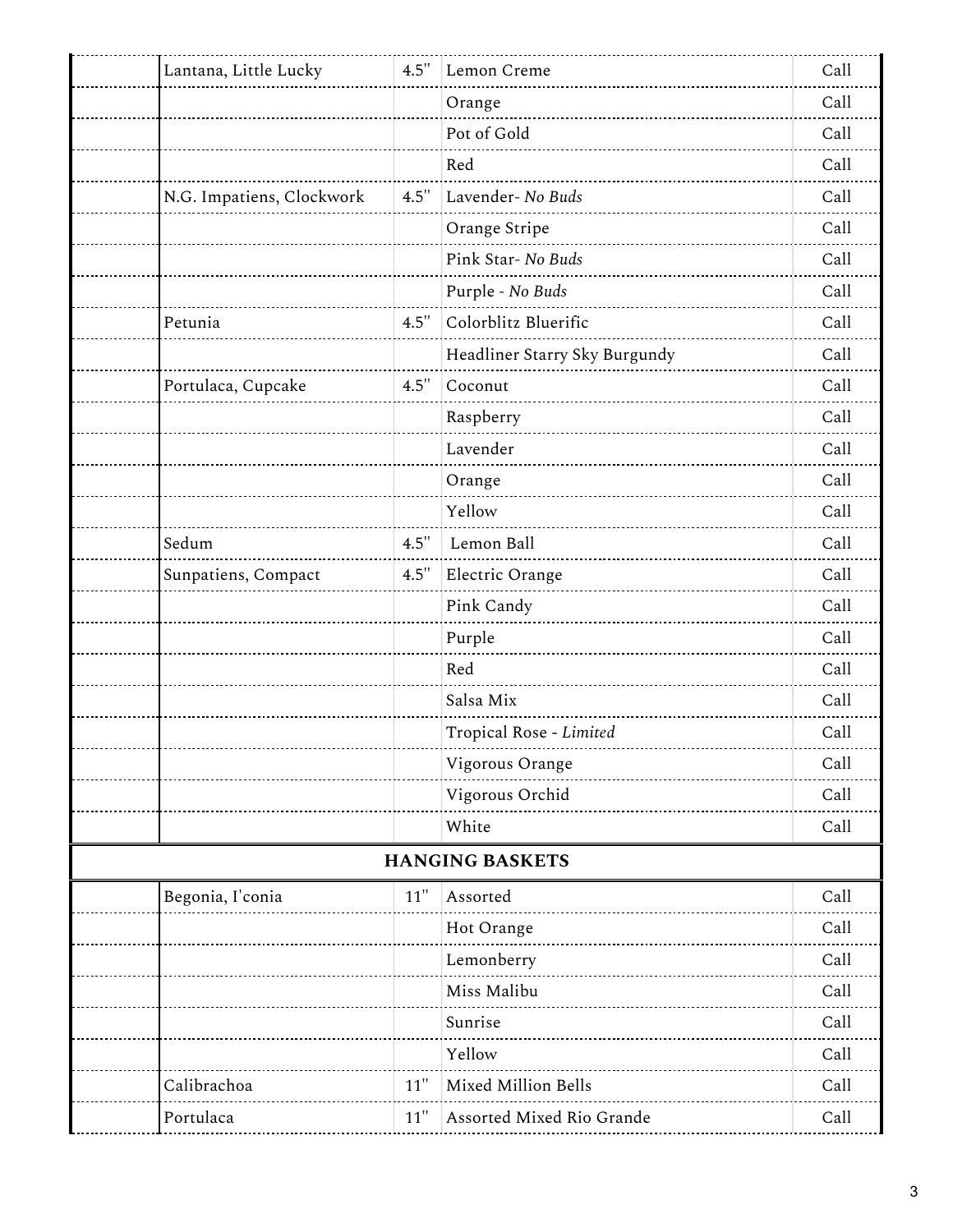| Vinca, Mediterranean          | 11"  | Burgundy                                        | Call |
|-------------------------------|------|-------------------------------------------------|------|
|                               |      | Mix                                             | Call |
|                               |      | Red                                             | Call |
|                               |      | White                                           | Call |
|                               |      | GERANIUM Buy 20 or more 6.5" for \$5.00 a piece |      |
| 6.5" Pots                     | 6.5" | Neon Purple                                     | Call |
|                               |      | Red                                             | Call |
|                               |      | TROPICAL PLANTS - GROWN BY KGS                  |      |
| Dianella                      | 6"   | Varigated Flax Lily                             | Call |
| Dracena Spike                 | 4"   | Pack of ten                                     | Call |
| Fatsia                        | 6"   | Spider's Web - BIG                              | Call |
| Ficus Lyrata                  | 4.5  | Clump                                           | Call |
| Pellonia                      | 4.5" | Trailing Watermelon - Limited                   | Call |
| Philodendron                  | 4.5" | Xanadu                                          | Call |
|                               | 6.5" | Xanadu                                          | Call |
| Pilea                         | 4.5" | Pepperomiodes                                   | Call |
|                               | 4.5" | Pepperomiodes by the flat (10 pack)             | Call |
| Succulents, Extotic Mix       | 2"   | Assortment - Pack of 28                         | Call |
| Succulent, Assorted           | 4.5" | Assorted Pack of Ten                            | Call |
| Succulent, Peperomia          | 4.5" | Happy Bean - Pack of ten                        | Call |
| Succulent, Kalanchoe          | 4.5" | Chocolate Soldier - Pack of ten (small)         | Call |
| Succulents, Chick Charms      | 4.5" | Appletini - Pack of ten                         | Call |
| limited available             |      | Berry Blues - Pack of ten                       | Call |
|                               |      | Bing Cherry - Pack of ten                       | Call |
|                               |      | Chocolate Kiss - Pack of ten                    | Call |
|                               |      | Cinnamon Starburst - Pack of ten                | Call |
|                               |      | Cosmic Candy - Pack of ten                      | Call |
|                               |      | Cranberry Cocktail - Pack of ten                | Call |
|                               |      | Gold Nugget - Pack of ten                       | Call |
|                               |      | Mint Marvel - Pack of ten                       | Call |
|                               |      | Plum Parfait - Pack of ten                      | Call |
|                               |      | Sugar Shimmer - Pack of ten                     | Call |
|                               |      | <b>TROPICAL PLANTS</b>                          |      |
| Aglaonema (Chinese Evergreen) | 4"   | Light Green                                     | Call |
|                               |      |                                                 |      |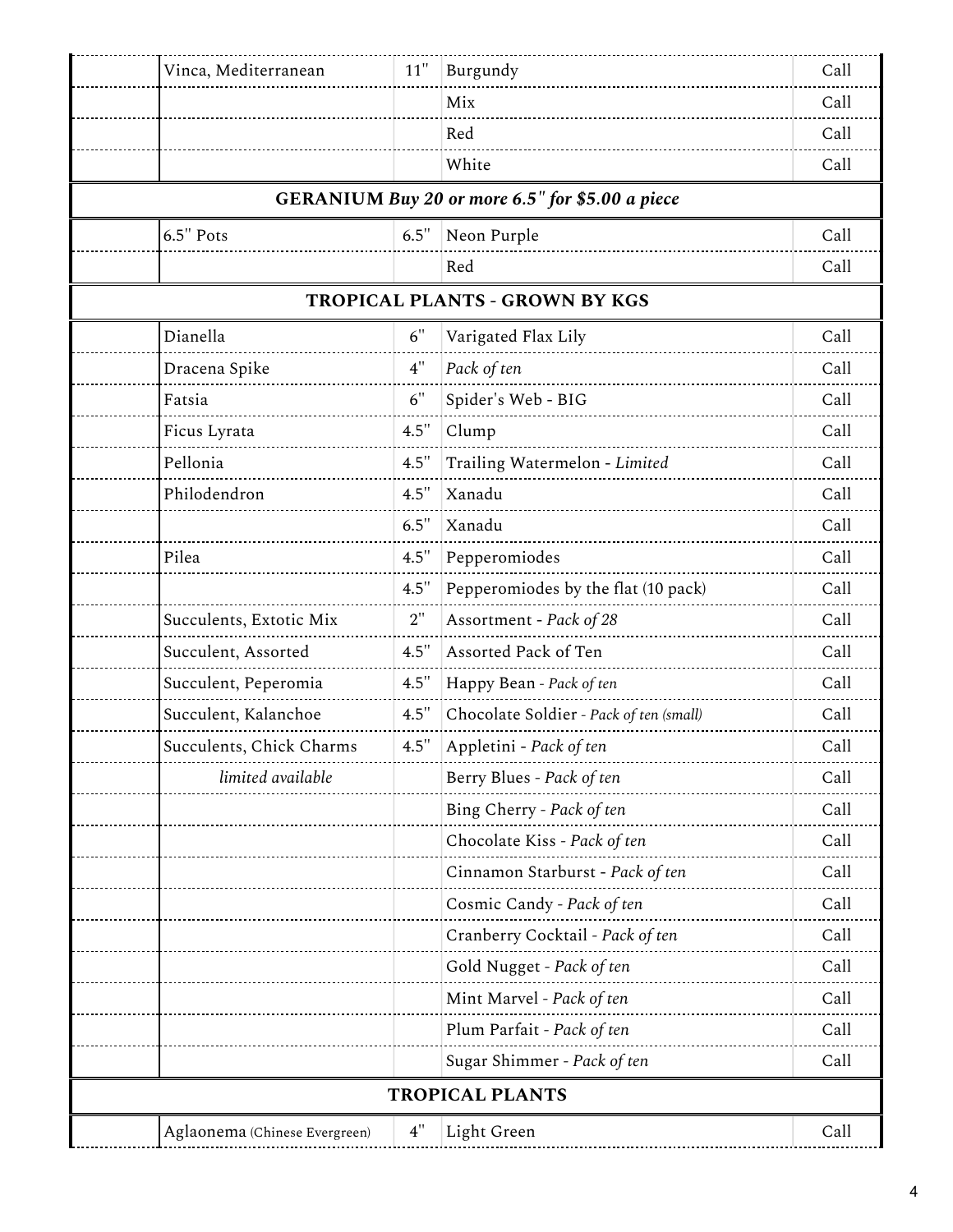|                           | 6"   | Assorted                  | Call |
|---------------------------|------|---------------------------|------|
| Alocasia                  | 6"   | Polly                     | Call |
| Anthurium                 | 6"   | Red                       | Call |
| Arbicola                  | 4"   | Green                     | Call |
| <b>Assorted Tropicals</b> | 4"   | Grower's Choice           | Call |
|                           | 6"   | Grower's Choice           | Call |
| <b>Bromeliad</b>          | 6"   | Guzmania Yellow           | Call |
| Butterfly (Nephthytis)    | 4"   | White                     | Call |
|                           | 6"   |                           | Call |
| Cactus                    | 2"   | Assorted                  | Call |
| Calathea                  | 6"   | Assorted                  | Call |
| China Doll                | 4"   |                           | Call |
|                           | 6"   |                           | Call |
| Citrus Tree               | Gal  | Meyer Lemon               | Call |
| Cissus Quadrangularis     | 2"   |                           | Call |
| Croton                    | 4"   | Petra                     | Call |
|                           | 6"   | Petra                     | Call |
| Dieffenbachia             | 4"   | Camille - Limited         | Call |
|                           | 6"   | Camille                   | Call |
| Dracaena                  | 4"   | Florida Beauty            | Call |
|                           |      | Gold                      | Call |
|                           |      | Warnekki Lemon Lime       | Call |
|                           |      | Warnekki White            | Call |
|                           | 6"   | Lemon Lime Cane - Limited | Call |
| Fern, Assorted            | 4"   |                           | Call |
|                           | 6"   |                           | Call |
| Fern, Autumn              | 4"   |                           | Call |
|                           | 6"   | Limited                   | Call |
| Fern, Blue Star           | 6"   |                           | Call |
| Fern, Button              | 4"   |                           | Call |
|                           | 6"   |                           | Call |
| Fern, Cotton Candy        | 4"   |                           | Call |
|                           | $8"$ | Hanging Basket - Limited  | Call |
| Fern, Indian Holly        | 4"   |                           | Call |
| Fern, Kimberly Queen      | 6"   | Limited                   | Call |
|                           |      |                           |      |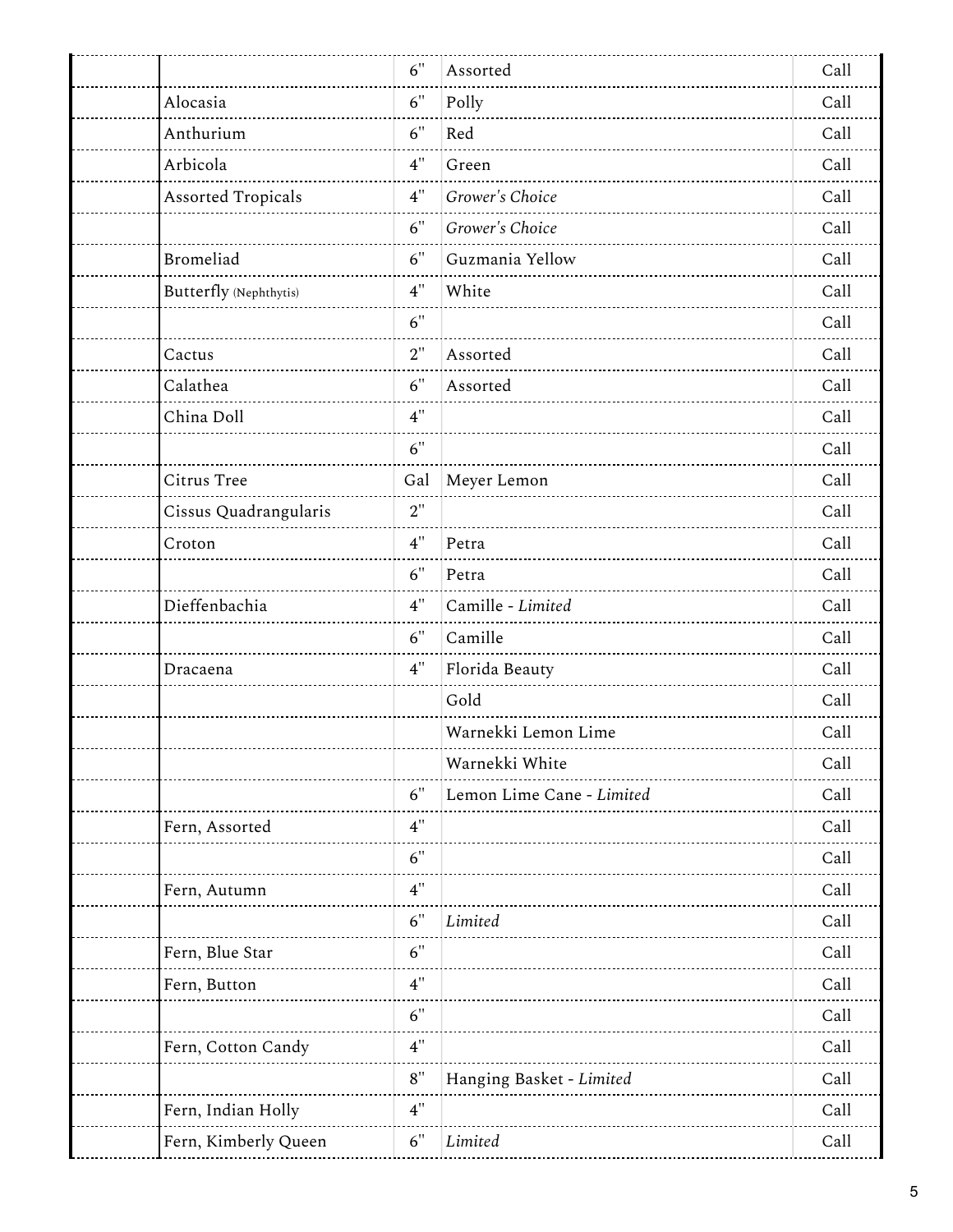| Fern, Korean Rock  | 4"     |                            | Call |
|--------------------|--------|----------------------------|------|
| Fern, Rabbit Foot  | 4"     |                            | Call |
|                    | 6"     | Limited                    | Call |
| Ficus Ruby         | 5"     |                            | Call |
| Ficus Tineke       | 5"     |                            | Call |
| Ficus Benjamina    | 6"     | Varigated                  | Call |
| Fig                | Gal.   | Assorted                   | Call |
| Ivy, English       | 4"     | Green                      | Call |
|                    |        | Gold Variegated            | Call |
|                    |        | White Variegated           | Call |
|                    | 6"     | Green - Limited            | Call |
|                    |        | Gold Variegated            | Call |
|                    |        | White Variegated           | Call |
| Mandevilla         | $10$ " | White                      | Call |
| Money Tree         | 4"     | <b>Braid</b>               | Call |
|                    | 6"     | Braid - Limited            | Call |
| Moss               | 6"     | Golden Selaginella         | Call |
| Olive Tree         | Gal.   |                            | Call |
| Palm, Madagascar   | 4"     | Limited                    | Call |
| Palm, Neanthebella | 3"     |                            | Call |
|                    | 8"     |                            | Call |
| Palm, Sago         | 6"     |                            | Call |
| Peperomia          | 4"     | Marble                     | Call |
|                    |        | Obtusifolia Green          | Call |
|                    |        | Ripple Assorted            | Call |
| Philodendron       | 4"     | Brazil - Limited           | Call |
|                    |        | Cordatum - Limited         | Call |
|                    |        | Tetrasperma - Limited      | Call |
|                    | 6"     | Birkin                     | Call |
|                    |        | <b>Brazil</b>              | Call |
|                    |        | Lickety Split - Limited    | Call |
|                    |        | Tetrasperma Ginny          | Call |
|                    |        | Silver Satin               | Call |
|                    | 8"     | Prince of Orange - Limited | Call |
|                    |        | MoonLight - Limited        | Call |
|                    |        |                            |      |